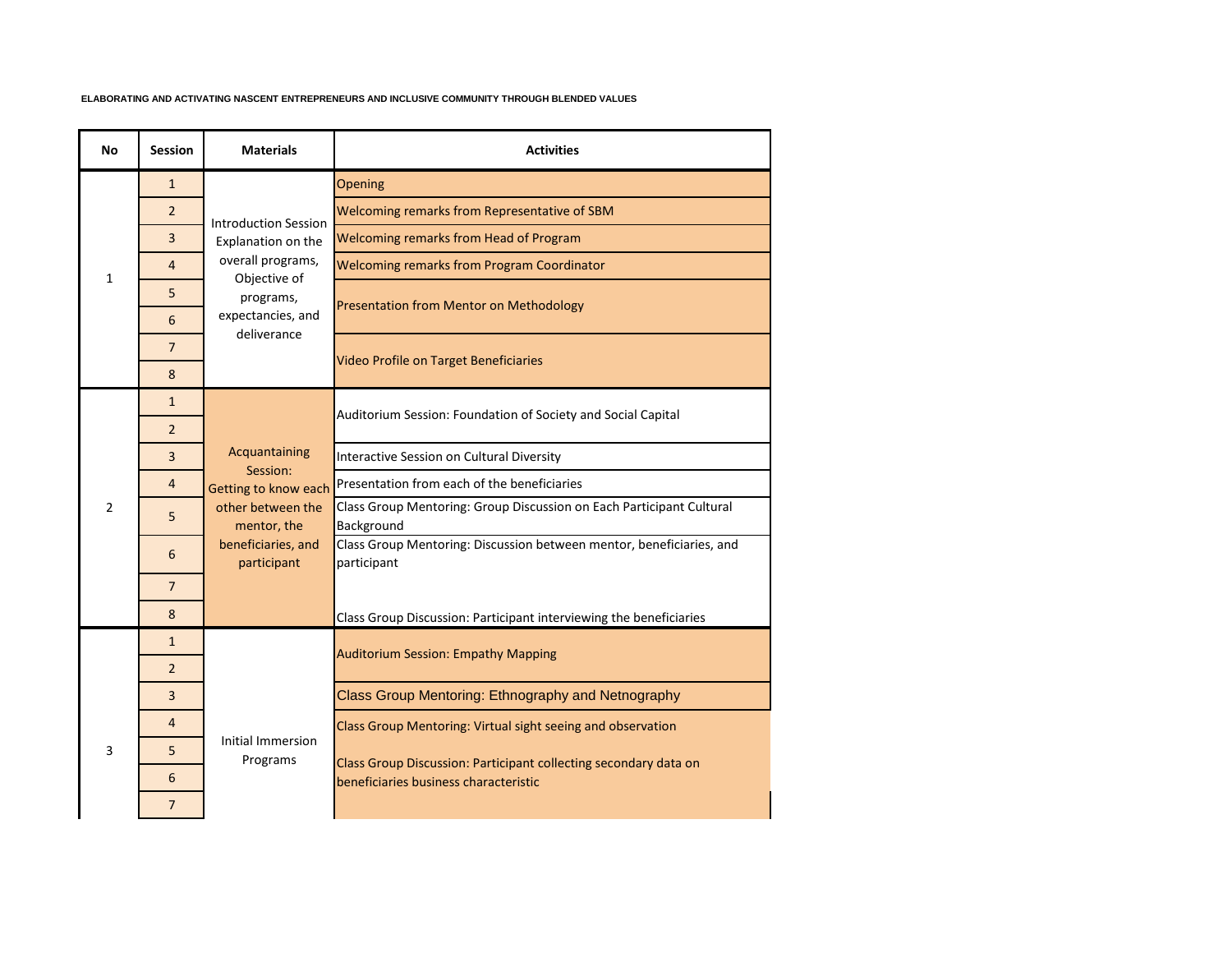|   | 8                   |                                           | Class Group Discussion: Participant interviewing the beneficiaries and<br>create initial social network analysis                                                                                                                               |
|---|---------------------|-------------------------------------------|------------------------------------------------------------------------------------------------------------------------------------------------------------------------------------------------------------------------------------------------|
| 4 | $\mathbf{1}$        |                                           | Auditorium Session: Venture Creation and Theory of Change                                                                                                                                                                                      |
|   | $\overline{2}$      |                                           |                                                                                                                                                                                                                                                |
|   | 3<br>$\overline{4}$ | <b>Immersion Programs</b>                 | Direct Discussion and Data Findings:<br>- Research to understand the business and inclusive community potential<br>Observation and confirmation on initial social network analysis<br>- Filling in the Theory of Change map                    |
|   | 5                   |                                           |                                                                                                                                                                                                                                                |
|   | 6                   |                                           |                                                                                                                                                                                                                                                |
|   | $\overline{7}$      |                                           |                                                                                                                                                                                                                                                |
|   | 8                   |                                           | Class Group Mentoring: Discussion on Today's findings                                                                                                                                                                                          |
|   | $\mathbf{1}$        |                                           |                                                                                                                                                                                                                                                |
|   | $\overline{2}$      |                                           | <b>Auditorium Session: Internation Speaker 1</b>                                                                                                                                                                                               |
|   | 3                   |                                           | <b>Direct Discussion and Data Findings:</b><br>- Research to understand the business and inclusive community potential<br>Observation and confirmation on initial social network analysis<br>Observation and confirmation Theory of Change map |
| 5 | $\overline{4}$      | <b>Idea Creation and</b><br>Communication |                                                                                                                                                                                                                                                |
|   | 5                   |                                           |                                                                                                                                                                                                                                                |
|   | 6                   |                                           |                                                                                                                                                                                                                                                |
|   | 7                   |                                           | Class Group Mentoring: Discussion on Today's findings                                                                                                                                                                                          |
|   | 8                   |                                           |                                                                                                                                                                                                                                                |
|   | $\mathbf{1}$        | <b>Idea Creation and</b><br>Communication | Auditorium Session: International Speaker 2                                                                                                                                                                                                    |
|   | $\overline{2}$      |                                           |                                                                                                                                                                                                                                                |
|   | 3                   |                                           | <b>Class Group Mentoring:</b><br>Group Presentation on the previous week's findings regarding the problems<br>and potential and feedback                                                                                                       |
| 6 | $\overline{4}$      |                                           |                                                                                                                                                                                                                                                |
|   | 5                   |                                           | Direct Discussion and Data Findings:<br>- Research to understand the business and inclusive community potential<br>- Observation and confirmation on initial social network analysis<br>- Observation and confirmation Theory of Change map    |
|   | 6                   |                                           |                                                                                                                                                                                                                                                |
|   | $\overline{7}$      |                                           |                                                                                                                                                                                                                                                |
|   | 8                   |                                           | Class Group Mentoring: Discussion on Today's findings                                                                                                                                                                                          |
|   | $\mathbf{1}$        |                                           | Auditorium Session: Social incusiveness in Financial and value preposition                                                                                                                                                                     |
|   | $\overline{2}$      |                                           |                                                                                                                                                                                                                                                |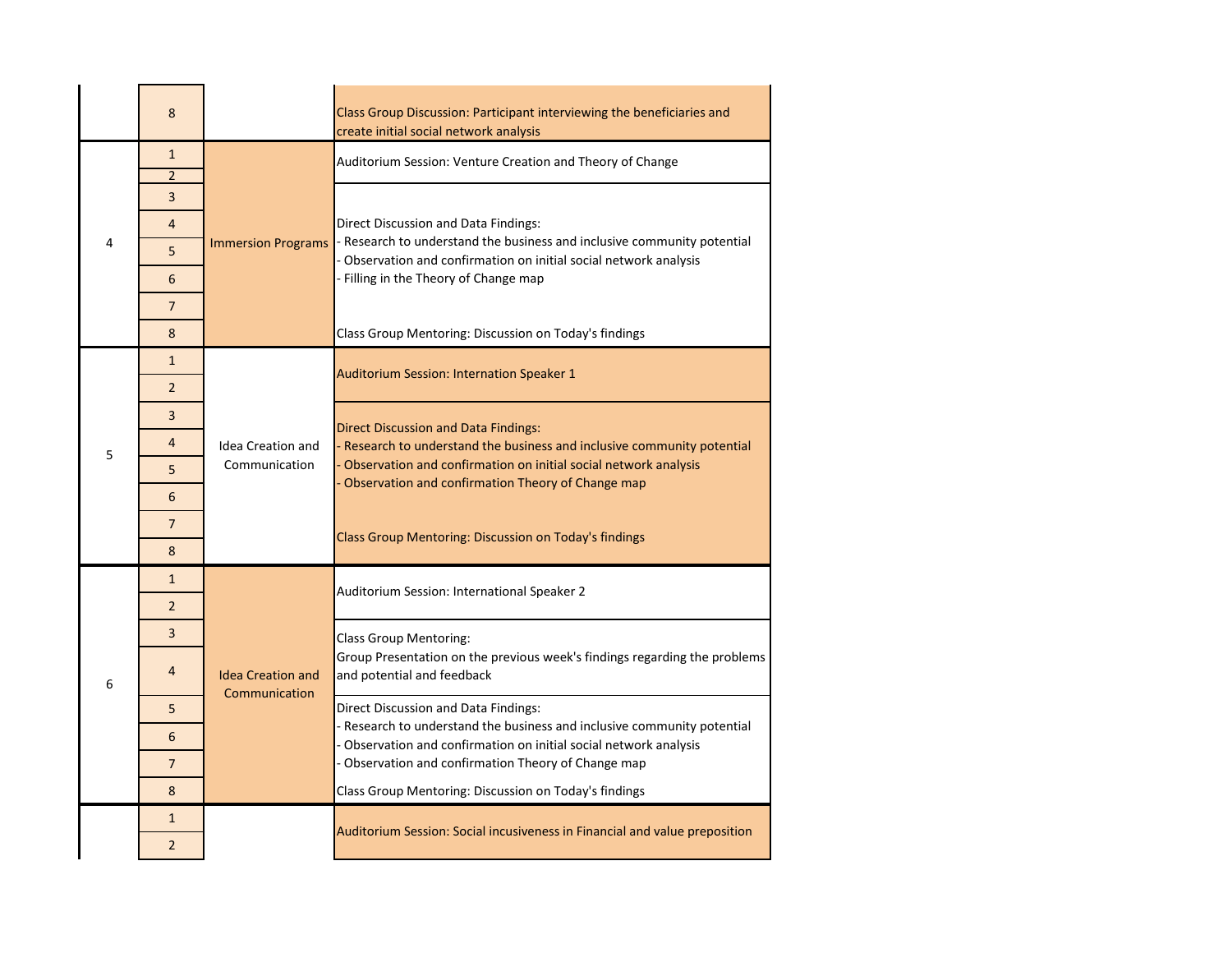|    | 3              |                          |                                                                                                                               |
|----|----------------|--------------------------|-------------------------------------------------------------------------------------------------------------------------------|
| 7  | $\overline{4}$ | <b>Idea Creation and</b> | <b>Direct Discussion and Data Findings:</b>                                                                                   |
|    | 5              | Communication            | - Research to understand the business and inclusive community potential<br>- Filling in value proposition                     |
|    | 6              |                          |                                                                                                                               |
|    | $\overline{7}$ |                          |                                                                                                                               |
|    | 8              |                          | Class Group Mentoring: Discussion on Today's findings                                                                         |
| 8  | $\mathbf{1}$   |                          | Auditorium Session: Business model for social entre                                                                           |
|    | $\overline{2}$ |                          |                                                                                                                               |
|    | $\overline{3}$ |                          | Direct Discussion and Data Findings:<br>- Research to understand the business and inclusive community potential               |
|    | $\overline{4}$ | Formulation and Plan     |                                                                                                                               |
|    | 5              |                          | - Filling in business model canvas building blocks                                                                            |
|    | 6              |                          | - Formulating business model for social entre                                                                                 |
|    | $\overline{7}$ |                          |                                                                                                                               |
|    | 8              |                          | Class Group Mentoring: Discussion on Today's findings                                                                         |
|    |                |                          |                                                                                                                               |
|    | $\mathbf{1}$   |                          |                                                                                                                               |
|    | $\mathcal{P}$  |                          |                                                                                                                               |
|    | 3              |                          | <b>Direct Discussion and Data Findings:</b>                                                                                   |
| 9  | 4              | Formulation and Plan     | - Research to understand the business and inclusive community potential<br>- Filling in business model canvas building blocks |
|    | 5              |                          | - Formulating business model for social entre                                                                                 |
|    | 6              |                          |                                                                                                                               |
|    | $\overline{7}$ |                          |                                                                                                                               |
|    | 8              |                          | Class Group Mentoring: Discussion on Today's findings                                                                         |
|    | $\mathbf{1}$   |                          |                                                                                                                               |
|    | $\overline{2}$ |                          | Direct Discussion and Data Findings:                                                                                          |
|    | $\overline{3}$ |                          | - Research to understand the business and inclusive community potential                                                       |
| 10 | 4              |                          | - Filling in business model canvas building blocks<br>Formulation and Plan  - Formulating business model for social entre     |
|    | 5<br>6         |                          |                                                                                                                               |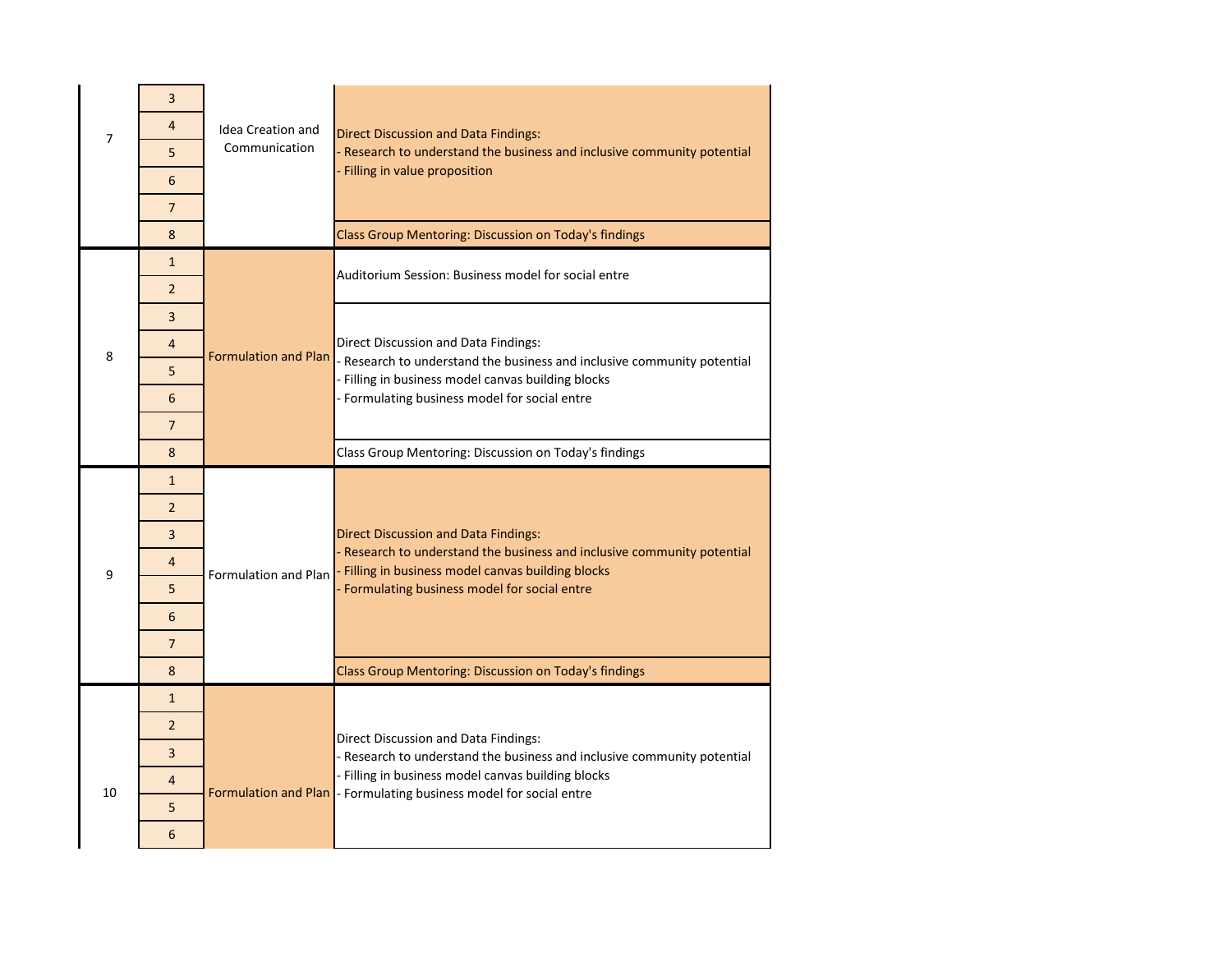|    | $\overline{7}$ |                      | Class Group Mentoring: Discussion on Today's findings                                                                                                                                                                         |
|----|----------------|----------------------|-------------------------------------------------------------------------------------------------------------------------------------------------------------------------------------------------------------------------------|
|    | 8              |                      |                                                                                                                                                                                                                               |
| 11 | $\mathbf{1}$   | Formulation and Plan | <b>Direct Discussion and Data Findings:</b><br>- Research to understand the business and inclusive community potential<br>- Filling in business model canvas building blocks<br>- Formulating business model for social entre |
|    | $\overline{2}$ |                      |                                                                                                                                                                                                                               |
|    | 3              |                      |                                                                                                                                                                                                                               |
|    | 4              |                      |                                                                                                                                                                                                                               |
|    | 5              |                      | Presentation on Idea's Testing plan                                                                                                                                                                                           |
|    | 6              |                      |                                                                                                                                                                                                                               |
|    | $\overline{7}$ |                      |                                                                                                                                                                                                                               |
|    | 8              |                      | Class Group Mentoring: Discussion on Today's findings                                                                                                                                                                         |
|    | $\mathbf{1}$   |                      |                                                                                                                                                                                                                               |
|    | $\overline{2}$ |                      | Presentation of Ideas that will be implemented:                                                                                                                                                                               |
|    | 3              |                      |                                                                                                                                                                                                                               |
| 12 | $\overline{4}$ | Idea's testing       | if it is in a form of business plan, do FGD and discussion with beneficiaries to<br>combine the idea's with real data                                                                                                         |
|    | 5              |                      |                                                                                                                                                                                                                               |
|    | 6              |                      | if it is in a form of a product then create a mock up/MVP                                                                                                                                                                     |
|    | $\overline{7}$ |                      | if it is in a form of a movement then create a simulation                                                                                                                                                                     |
|    | 8              |                      | Class Group Mentoring: Discussion on Today's findings                                                                                                                                                                         |
|    | $\mathbf{1}$   | Idea's testing       | Implementation of Ideas and feedback                                                                                                                                                                                          |
|    | $\overline{2}$ |                      |                                                                                                                                                                                                                               |
|    | 3              |                      |                                                                                                                                                                                                                               |
| 13 | 4              |                      |                                                                                                                                                                                                                               |
|    | 5              |                      |                                                                                                                                                                                                                               |
|    | 6              |                      |                                                                                                                                                                                                                               |
|    | $\overline{7}$ |                      |                                                                                                                                                                                                                               |
|    | 8              |                      | Class Group Mentoring: Discussion on Today's findings                                                                                                                                                                         |
|    | $\mathbf{1}$   |                      |                                                                                                                                                                                                                               |
|    | $\overline{2}$ |                      |                                                                                                                                                                                                                               |